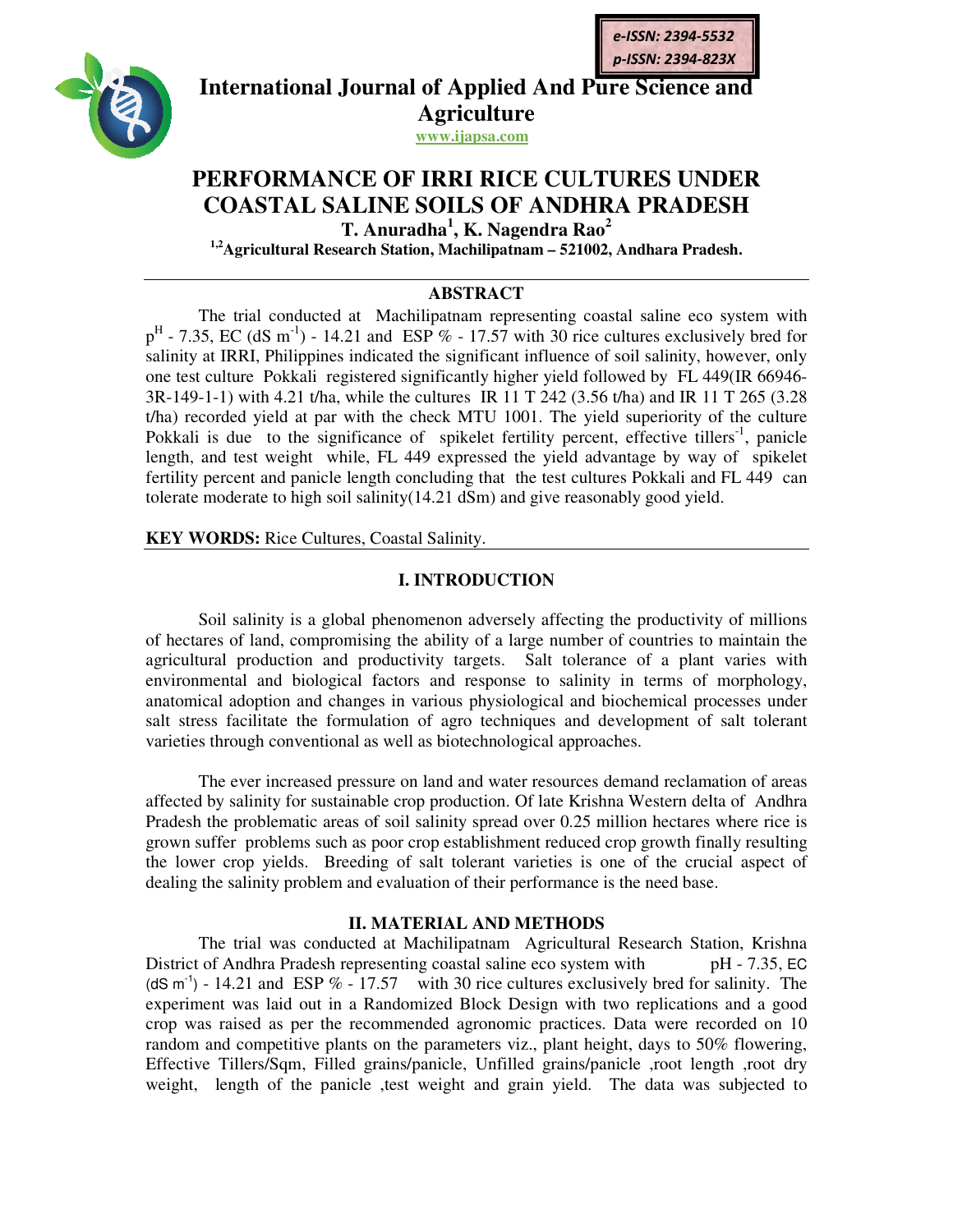#### *International Journal of Applied and Pure Science and Agriculture (IJAPSA) Volume 01, Iscsue 2, [February - 2015] e-ISSN: 2394-5532, p-ISSN: 2394-823X*

statistical analysis as per Panse and Sukhatme (1969) for the comparison of varietal performance.

#### **III**. **RESULTS AND DISCUSSION**

 Results on the varietal performance are furnished in table I. The traits Plant Height, Days to 50% Flowering, Tillers/Sqmt., Filled Grains/ Panicle, Un Filled Grains/Panicle, Root Length, Root Dry Weight, Test Weight, Length of the Panicle, Sodium content of the stem and Grain yield differed significantly. The cultures CSR 28 and Pokkali recorded significantly higher plant height while, 13 cultures viz., IR 11 T 261, IR 11 T 262, IR 11T 242, IR11 T 225, IR 11 T 193, IR 11 T 255, IR 11 T 179, IR 11 T 202, IR 11 T 206, IR 11 T 222, IR 11 T 227, IR 11 T 207 and IR 11 T 230 recorded significantly higher productive tillers. Whereas panicle length significance was observed in 10 cultures.

Grain yield data indicated the significant influence of soil salinity however, only one test culture Pokkali registered significantly higher yield 4.21 t/ha followed by A 69-1 (3.81 t/ha) with, while the cultures FL 449 (3.58 t/ha) and IR 11 T 242 (3.56 t/ha) recorded yield at par with the check MTU 1001. (Subbarao *et al*., recommended Swarna and CSR 154 for the coastal saline soils of Andhra Pradesh

The yield superiority of Pokkali is due to the significance of spikelet fertility, effective tillers/sq.mtr, panicle length and test weight (Aswini Panwar *et al* 1997, Anbanandan *et al* 2009 and Nagendra Rao *et al* 2010) while, A 69-1 expressed the yield advantage by way of root dry weight and test weight ( Sarvanan and Sabesan 2009 ) From the results it can be concluded that the test cultures Pokkali and A 69-1 can tolerate moderately high soil salinity and give reasonably good yield and may be considered as parents in salinity breeding of paddy.

#### **Bibliography**

- Anbanandan V, Saravanan K and Sabesan T 2009. Variability, heritability and genetic advance in rice (*Oryza sativa L). Intl., J.Plant Sci*., 3(2): 61-63.
- Aswani Panwar, Dhaka R P S, Sharma R K Acharya K P A and Panwar A 1997. Genetic variability and inter-relation ship in rice (*Oryza sativa* L.). *Advances in Plant Sciences* 10(1): 29-32.
- Nagendra Rao K, Bayyapa Reddy K and Krishna Naik R.(2012) Studies on genetic variability correlation and path coefficient analysis in rice under saline conditions. *The Andhra Agricultural Journal*, 57(4): 335-338.
- Panse V G and Sukhatme D V 1969. Statistical methods for agricultural workers.ICAR New Delhi 115 PP.
- Saravanan K and Sabesan T. 2009. Association analysis and path analysis for yield and its contributing traits in rice (*Oryza santiva* L). 2009. *Intl.,J.Plant Sci*.,3(2):27-29.
- Subbarao G, Srinivas D, Mukundarao B, Prasad P R K and Satyanarayana T V 2007. Yield and yield attributes of rice varieties as influenced by soil salinity. *The Andhra Agric.J,* 54 (3 & 4) 121 - 123.